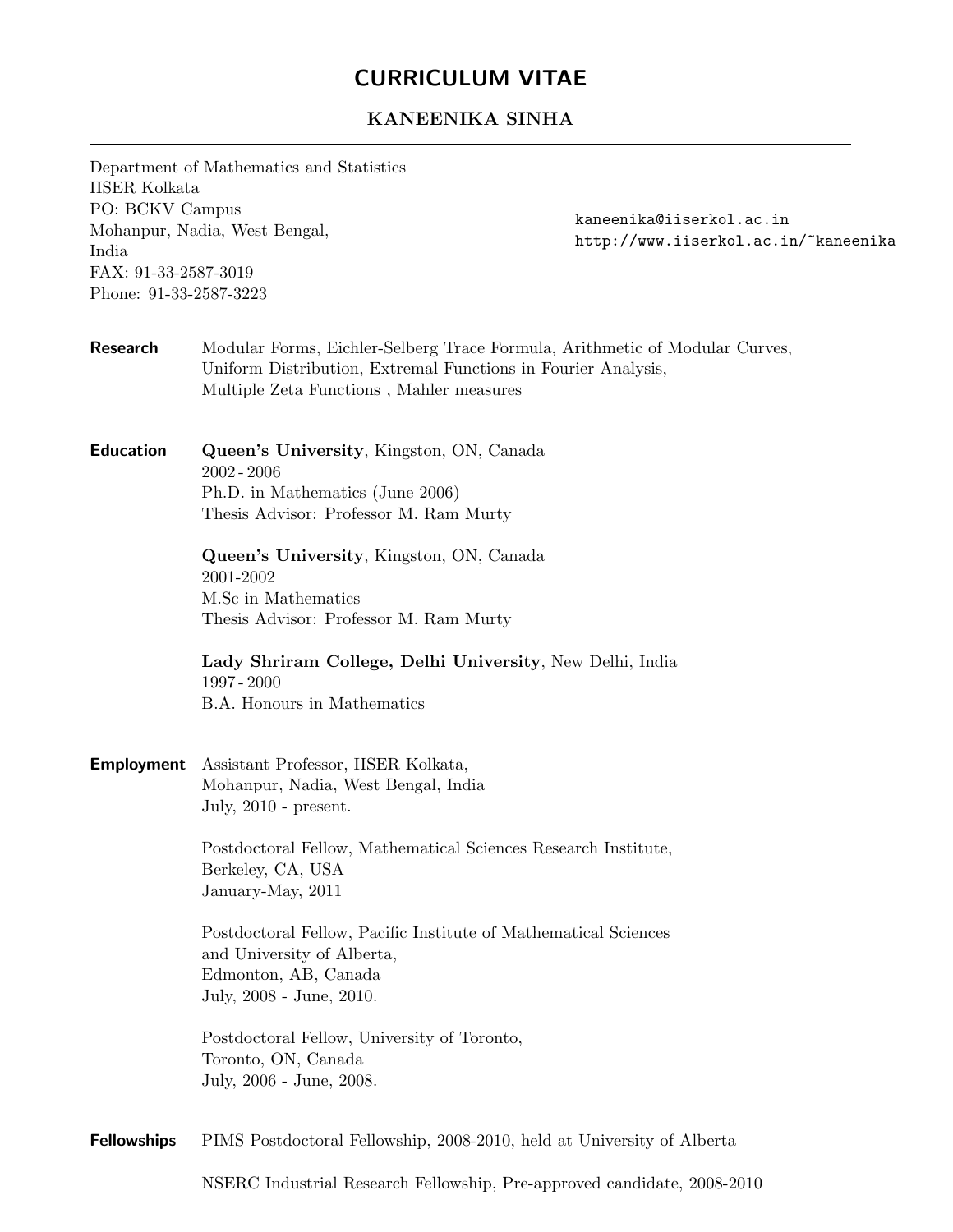|                                   | Arts'49 Principal Wallace Fellowship, 2004-2005, Queen's University                                                                                                                                            |
|-----------------------------------|----------------------------------------------------------------------------------------------------------------------------------------------------------------------------------------------------------------|
|                                   | Graduate Student Award, 2001-2003, 2005-2006, Queen's University                                                                                                                                               |
| <b>Publications</b>               | Higher Mahler measure for cyclotomic polynomials and Lehmer's question<br>(with Matilde Lalín)<br>The Ramanujan Journal, Vol. 26 No. 2 (2011), 257-294.                                                        |
|                                   | Factoring newparts of Jacobians of certain modular curves<br>(with M. Ram Murty)<br>Proceedings of the American Mathematical Society, Vol. 138, No. 10 (2010), 3481-3494.                                      |
|                                   | <i>Effective equidistribution of eigenvalues of Hecke operators</i><br>(with M. Ram Murty)<br>Journal of Number Theory, Vol. 129, No. 3 (2009), 681-714.                                                       |
|                                   | Multiple Hurwitz zeta functions,<br>(with M. Ram Murty),<br>Multiple Dirichlet Series, Automorphic Forms, and Analytic Number Theory,<br>Proceedings of Symposia in Pure Mathematics, Vol. 75 (2006), 135-156. |
|                                   | Average orders of certain arithmetical functions,<br>Journal of the Ramanujan Mathematical Society, Vol. 21, No. 3 (2006), 267-277.                                                                            |
| <b>Submitted</b>                  | Distribution of zeta zeroes of Artin-Schreier covers<br>(with Alina Bucur, Chantal David, Brooke Feigon, Matilde Lalín)<br>21 pages, submitted.                                                                |
| <b>Theses</b>                     | <i>Effective equidistribution of eigenvalues of Hecke operators</i> , Ph.D Thesis<br><b>June 2006</b><br>Thesis Advisor: Professor M. Ram Murty<br>Queen's University, Kingston, ON, Canada                    |
|                                   | Generalized Hurwitz zeta functions M.Sc Thesis,<br>June $2002$<br>Thesis Advisor: Professor M. Ram Murty<br>Queen's University, Kingston, ON, Canada                                                           |
| <b>Supervision</b><br>of students | Sudhir Pujahari, PhD student, July 2011 - present.                                                                                                                                                             |
|                                   | Antareep Mandal, MS final year project student, August 2011 - May 2012.<br>Project title: The distribution of squarefree numbers and the Riemann hypothesis.                                                   |
|                                   | Amit Kumar, MS 4th Year project student, January - May 2012.<br>Project title: The Wiener-Ikehara theorem and applications in number theory.                                                                   |
|                                   | Manami Roy, PBIP 1st Year project student, January - May 2012.<br>Project title: Application of sieve theory to the twin prime problem.                                                                        |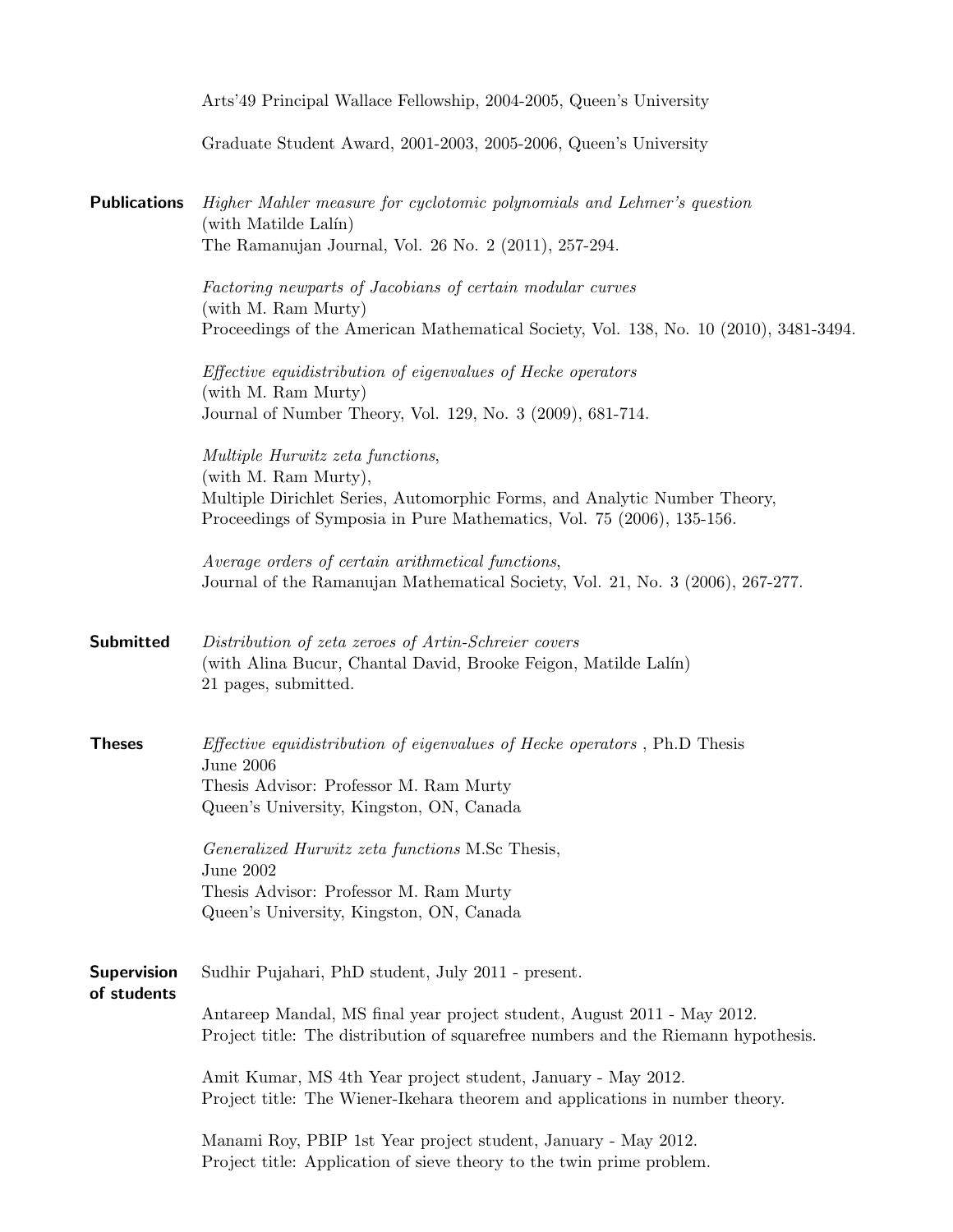Teaching Spring 2012, IISER Kolkata Integration and Measure, Analytic Number Theory Autumn 2011, IISER Kolkata Elementary Number Theory Autumn 2010, IISER Kolkata Elementary Number Theory Fall 2009, Instructor, University of Alberta Introduction to Linear Algebra and Applications Spring 2009, Instructor, University of Alberta Linear Algebra for Engineers Spring 2008, Instructor, University of Toronto Mississauga Finite Fields and Applications, Fall 2007, Instructor, University of Toronto Mississauga Linear Algebra Spring 2007, Instructor, University of Toronto Mississauga Introduction to Mathematical Proofs, Calculus, Fall 2006, Instructor, University of Toronto Mississauga Calculus Spring 2004 and Spring 2006: Instructor, Queen's University Introduction to Linear Algebra, Spring 2005: Instructor, Queen's University Complex Analysis for Engineers Fall, 2001 - Fall, 2003: Teaching Assistant, Queen's University Elementary Number Theory, Linear Algebra, Linear Algebra for Engineers, Introduction to Calculus Grants Conference Grant: National Board of Higher Mathematics (INR 2,75,000) (With Saugata Bandyopadhyaya) For organizing IISER Kolkata Winter School in Mathematics 2011 Academic Chairperson, Department of Mathematics and Statistics, IISER Kolkata Service July 2012 - present Coordinator of KVPY Summer Workshop at IISER Kolkata, May 22 - 26, 2012

Coordinator of IISER Kolkata Summer Student Research Programme, 2012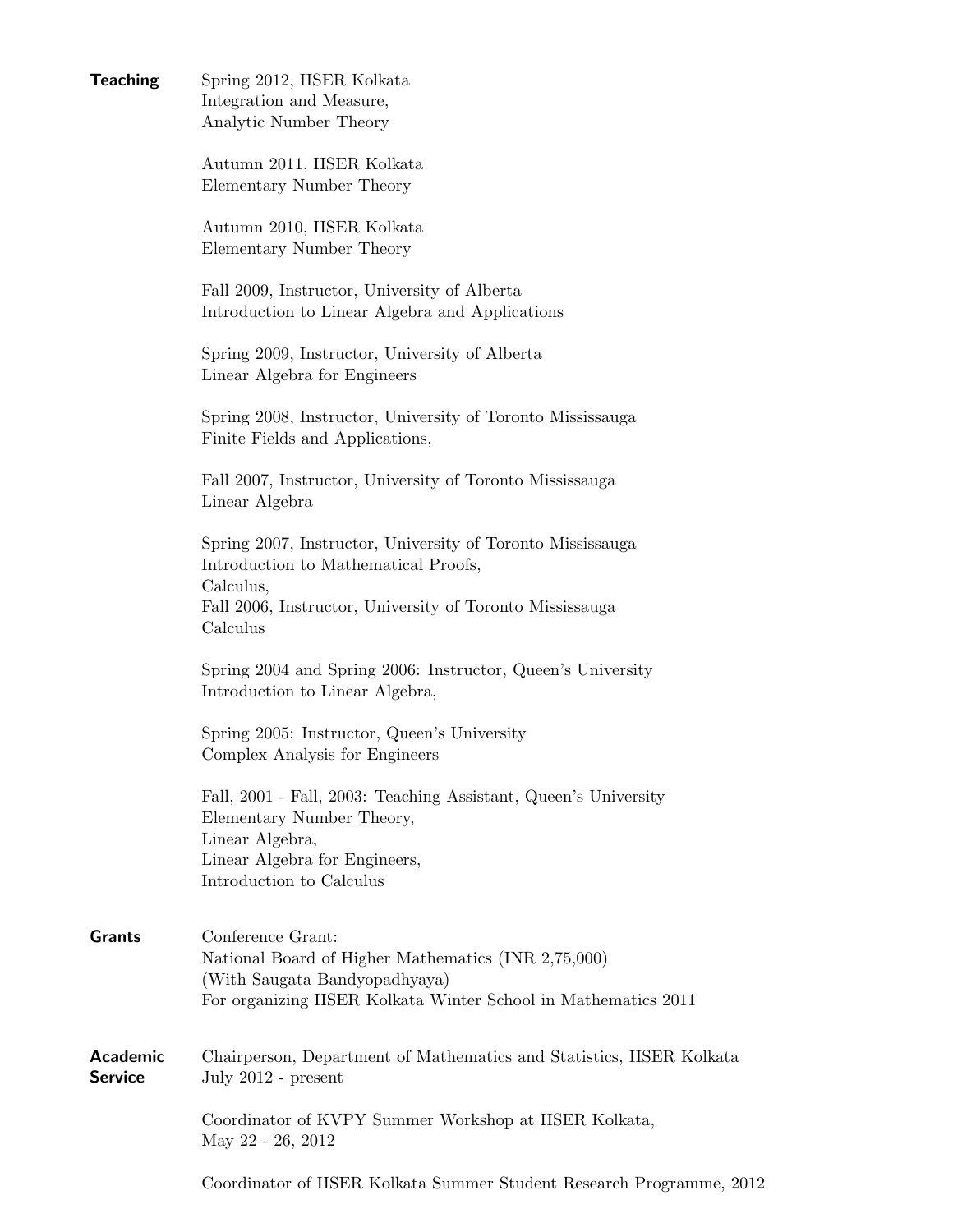|                                       | May 14 - July 14, 2012                                                                                                                                                             |
|---------------------------------------|------------------------------------------------------------------------------------------------------------------------------------------------------------------------------------|
|                                       | Organizer of IISER Kolkata Winter School in Mathematics (Ramanujan and the circle method)<br>(Sponsored by National Board of Higher Mathematics, India)<br>December 20 - 24, 2011  |
|                                       | Organizer of IISER Kolkata Winter School on Number Theory,<br>December 13-17, 2010                                                                                                 |
|                                       | Organizer of the Mathematics Seminar at IISER Kolkata, July 2010 - present.                                                                                                        |
|                                       | Committee Member (June 2011 - present): Research Committee, Library Committee                                                                                                      |
|                                       | Member of Senate of IISER Kolkata, November 2010-present                                                                                                                           |
|                                       | Reviewer for Mathematical Reviews                                                                                                                                                  |
|                                       | Referee for International Journal of Number Theory                                                                                                                                 |
|                                       | Referee for Journal of the Ramanujan Mathematical Society                                                                                                                          |
| Other<br>Service                      | Warden of Women's Hostel, IISER Kolkata<br>August - September 2010 and June 2011 - present                                                                                         |
|                                       | Committee Member (August 2010 - present), Medical Committee, Canteen Committee,<br>Disciplinary Committee, Transport Committee at IISER Kolkata                                    |
|                                       | Committee Member (April 2012 - present), Central Space Committee at IISER Kolkata.                                                                                                 |
| Invited<br>Conference<br><b>Talks</b> | December 2011, International Meeting in Number Theory,<br>Harish-Chandra Research Institute, Allahabad<br>Higher Mahler measure and a question of Lehmer                           |
|                                       | 4th March 2011, MSRI Berkeley Academic Sponsors Day,<br>Berkeley, CA, USA<br>Equidistribution: A fundamental theme in number theory                                                |
|                                       | January 2010, AMS 2010 Joint Mathematics Meetings,<br>Special Session on L-Functions and Analytic Number Theory,<br>San Francisco, CA, USA<br>Ranks of Jacobians of modular curves |
|                                       | December 2009, CMS Winter Meeting,<br>Number Theory Session,<br>University of Windsor<br>Windsor, ON, Canada<br>Ranks of Jacobians of modular curves                               |
|                                       | July 2009, IAS/Park City Mathematics Institute,<br>Research Program, Summer School on Arithmetic of L-Functions,<br>Park City, UT, USA                                             |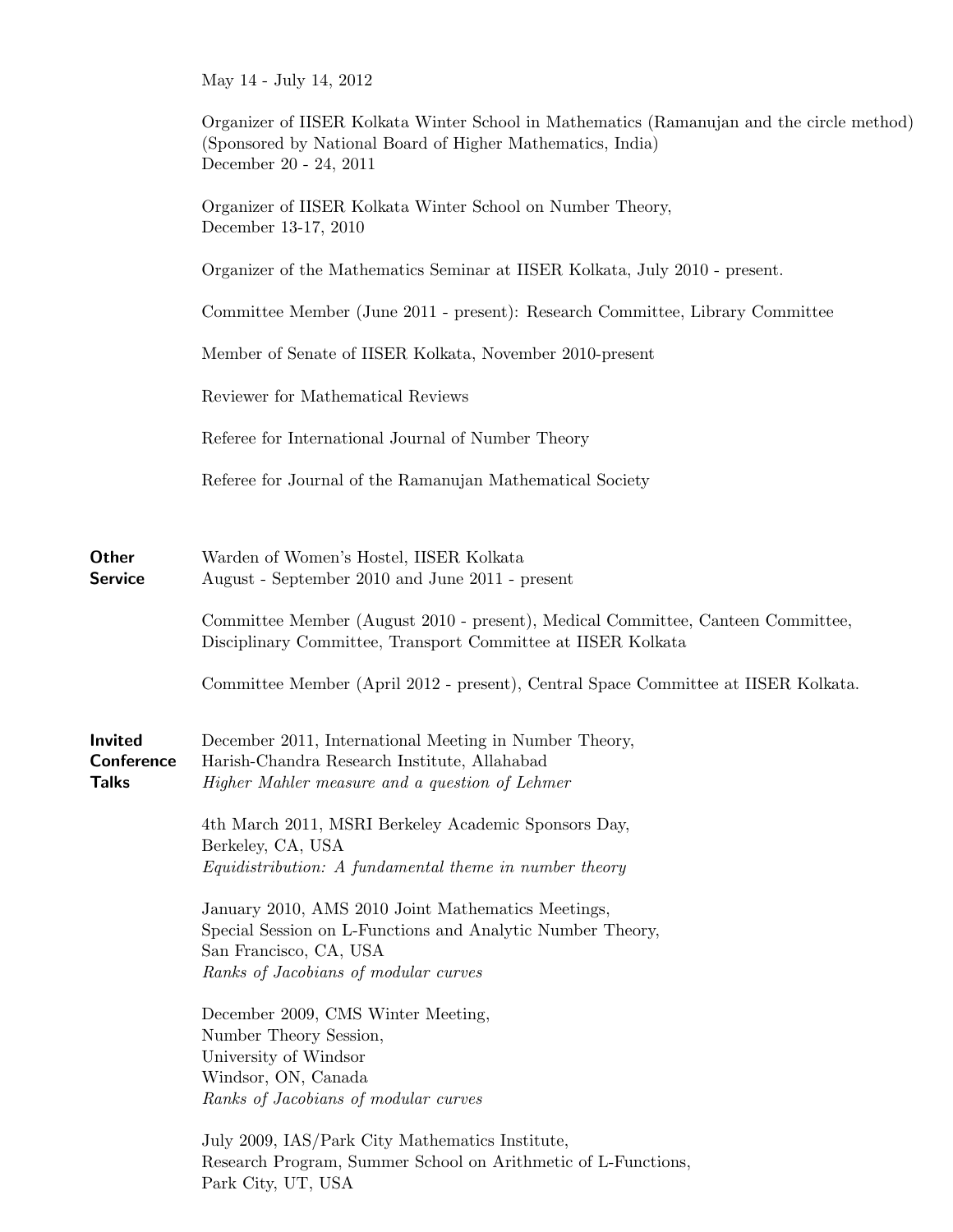Factoring Jacobians of Certain Modular Curves

April 2009, Alberta Number Theory Day, University of Calgary, Calgary, AB, Canada Fourier Coefficients of Certain Cusp Forms

October 2008, Fall Western Section AMS Meeting, West End Number Theory Session, University of British Columbia, Vancouver, BC, Canada Vertical Sato-Tate Conjecture

June 2008, Second Canada-France Congress, Analytic Number Theory Session, Université du Québec à Montréal, Montréal, QC, Canada Effective Equidistribution

**Other** January 2010, Mathematics Seminar **Invited** Indian Institute of Science, Bangalore, Bangalore, Karnataka, India Talks Fourier Coefficients of Modular Cusp Forms

> January 2010, Institute Seminar Indian Institute of Science Education and Research Kolkata, Mohanpur, Nadia, West Bengal, India Equidistribution in Number Theory

> January 2010, Stat-Math Seminar Indian Statistical Institute, Delhi, India Effective Equidistribution and Arithmetic of Modular Curves

June,2009, Ganita Seminar, University of Toronto, Toronto, ON, Canada Newparts of Jacobians of Modular Curves

March 2009, Number Theory and Combinatorics Seminar, University of Lethbridge, Lethbridge, AB, Canada A Trace Formula for Hecke Operators on Spaces of Newforms

February 2009, Graduate Colloquium, University of Alberta, Edmonton, AB, Canada Equidistribution in Number Theory

December 2008, Departmental Colloquium, Institute of Mathematical Sciences, Chennai, Tamil Nadu, India Distribution of Fourier Coefficients of Certain Cusp Forms

December 2008, Mathematics Seminar, Indian Statistical Institute, Kolkata, West Bengal, India Vertical Sato-Tate Conjecture and Applications